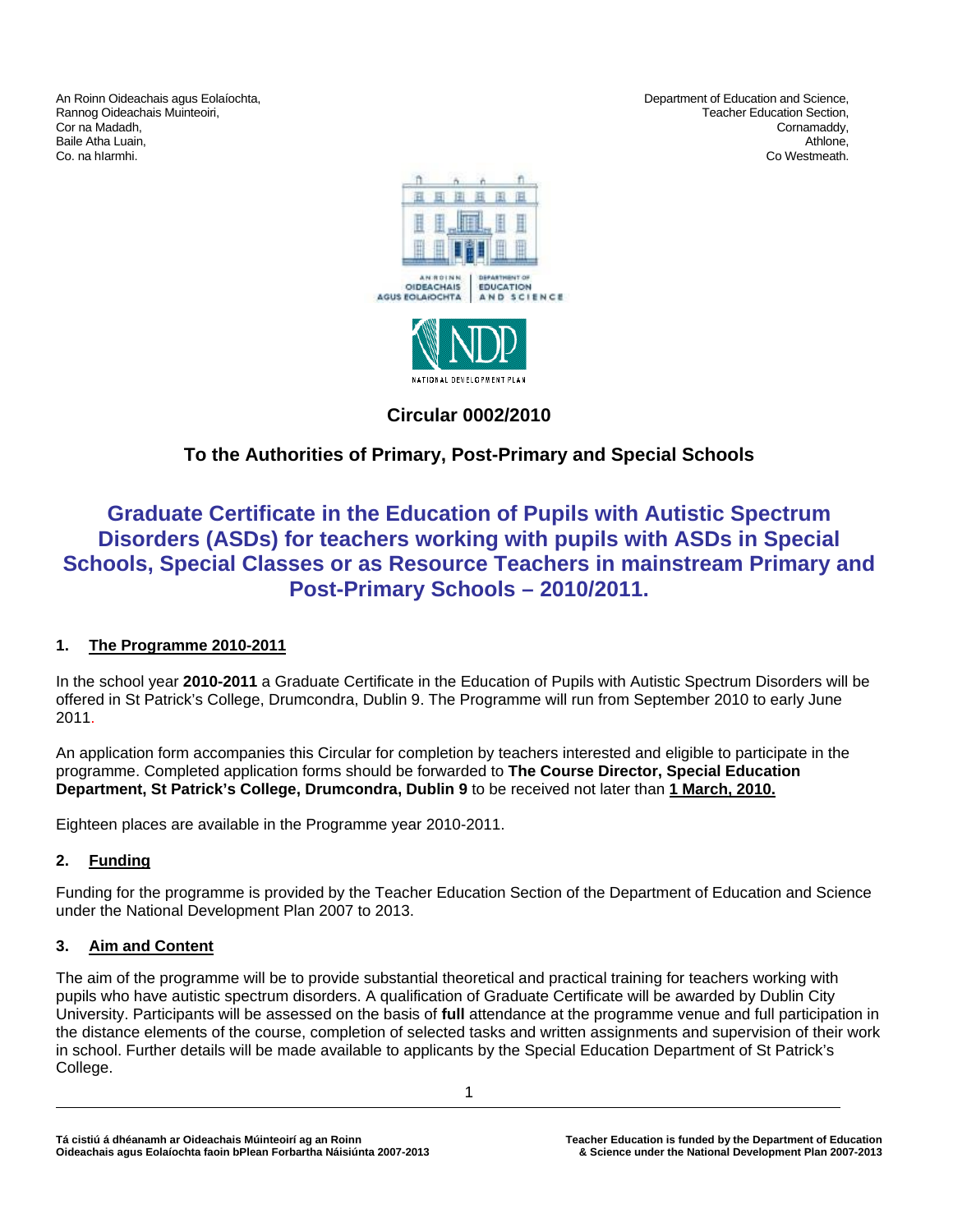# **4. Duration and Organisation**

The programme is one-year, part-time from September 2010 to June 2011, and consists of 3 modules. The course is delivered through distance learning modes, on-site learning at St. Patrick's College and considers teachers' practical engagement with pupils in schools. The programme is based on participants being released from their schools for three weeks of the academic year.

The programme will include face-to-face tuition, tutorials and visits to other educational settings to observe examples of exemplary practice. The distance element of the course will include engagement with online materials and participation in online lectures and a Discussion Forum.

# **5. Eligibility**

Applicants from Primary and Special Schools should have satisfactorily completed their probationary period.

All applicants must be qualified teachers who hold a position in a sanctioned post funded by the Department of Education and Science concerned with meeting the learning and teaching needs of pupils with autistic spectrum disorders, or will do so in September 2010. In order to participate in the programme, teachers will need access to a computer and preferably have broadband access.

Please note that a teacher must be registered in accordance with Section 31 of the Teaching Council Act, 2001. Please refer to the Teaching Council website [www.teachingcouncil.ie](http://www.teachingcouncil.ie/) for further information.

**Teachers will be required to forward a copy of their Registration Certificate, or a letter of confirmation of registration from the Teaching Council, when submitting their application form. If the "Education Sector" field is blank teachers will be required to provide evidence that they are recognised as being qualified to teach either in the mainstream primary or post-primary sectors or qualified to teach students with Special Educational Needs or students requiring Learning Support in the primary or post-primary sector or qualified to teach in specified categories of special school by the Teaching Council.**

## **6. Applications and Selection**

Normally, applications will be accepted from not more than one teacher per school who meets the requirements outlined in **this** Circular.

Applicants should apply directly to the Special Education Department of St. Patrick's College.

## *Important*

Eligible teachers nominated by their school authorities who wish to be considered for admission to the **Graduate Certificate Programme** should send their applications to **The Course Director, Special Education Department, St. Patrick's College, Drumcondra, Dublin 9** to be received not later than **1st March 2010. Phone: (01) 8842031. Fax (01) 8842294. E-mail address: SpEd.Dept@spd.dcu.ie**

## **7. Fees and Expenses for these Programmes**

No fee or registration charges will apply for applicants eligible under the terms of this Circular.

Travelling expenses and subsistence allowances for these programmes will be paid to eligible participants in accordance with Teacher Education Section rates and are subject to particular arrangements/annual review.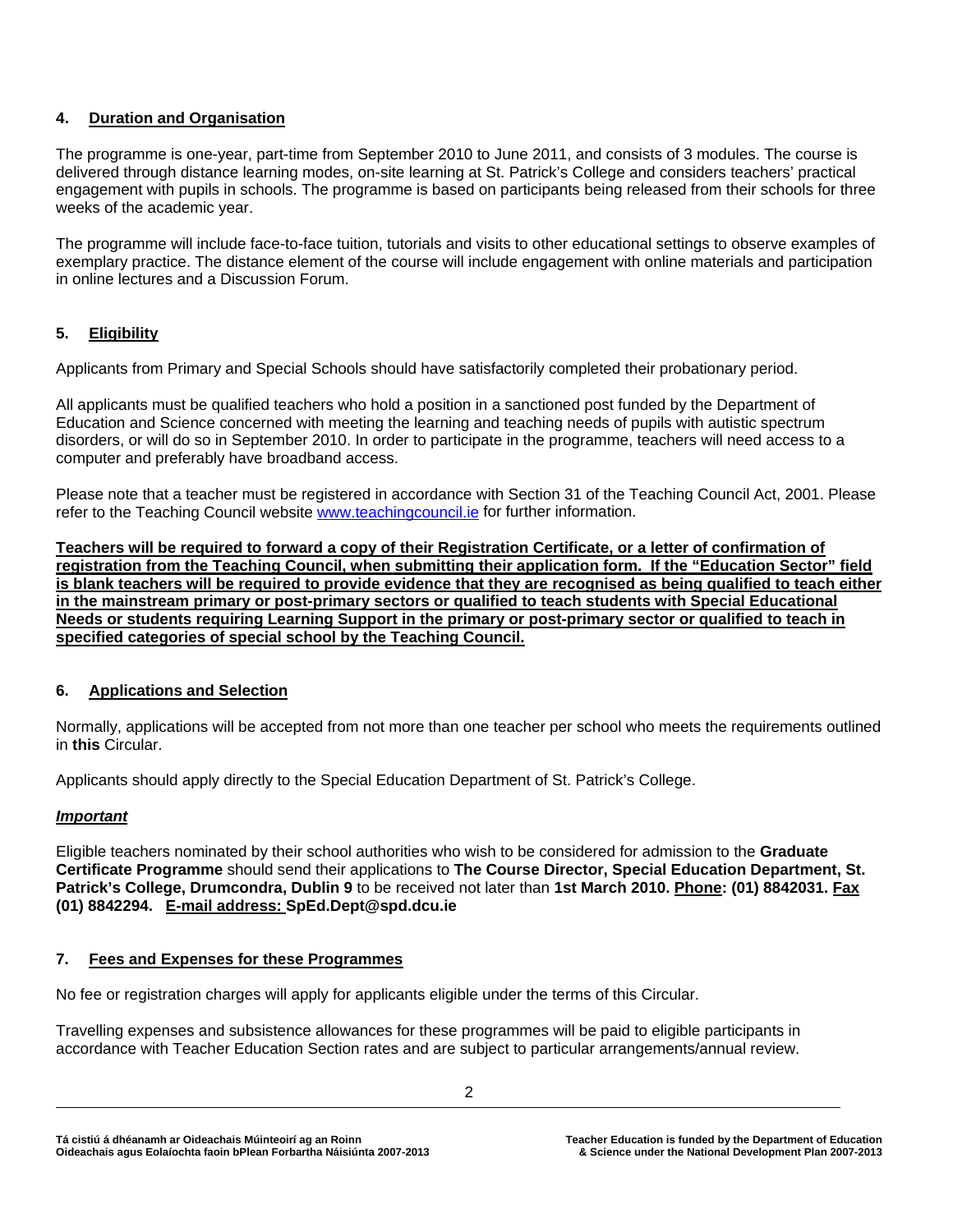## **8. Extra Personal Vacation**

No extra personal vacation will be allowed in respect of participation in this Course.

# **9. Substitution**

Substitution will be allowed while teachers are in attendance at the Programme venue.

Alan Wall Principal Officer

January 2010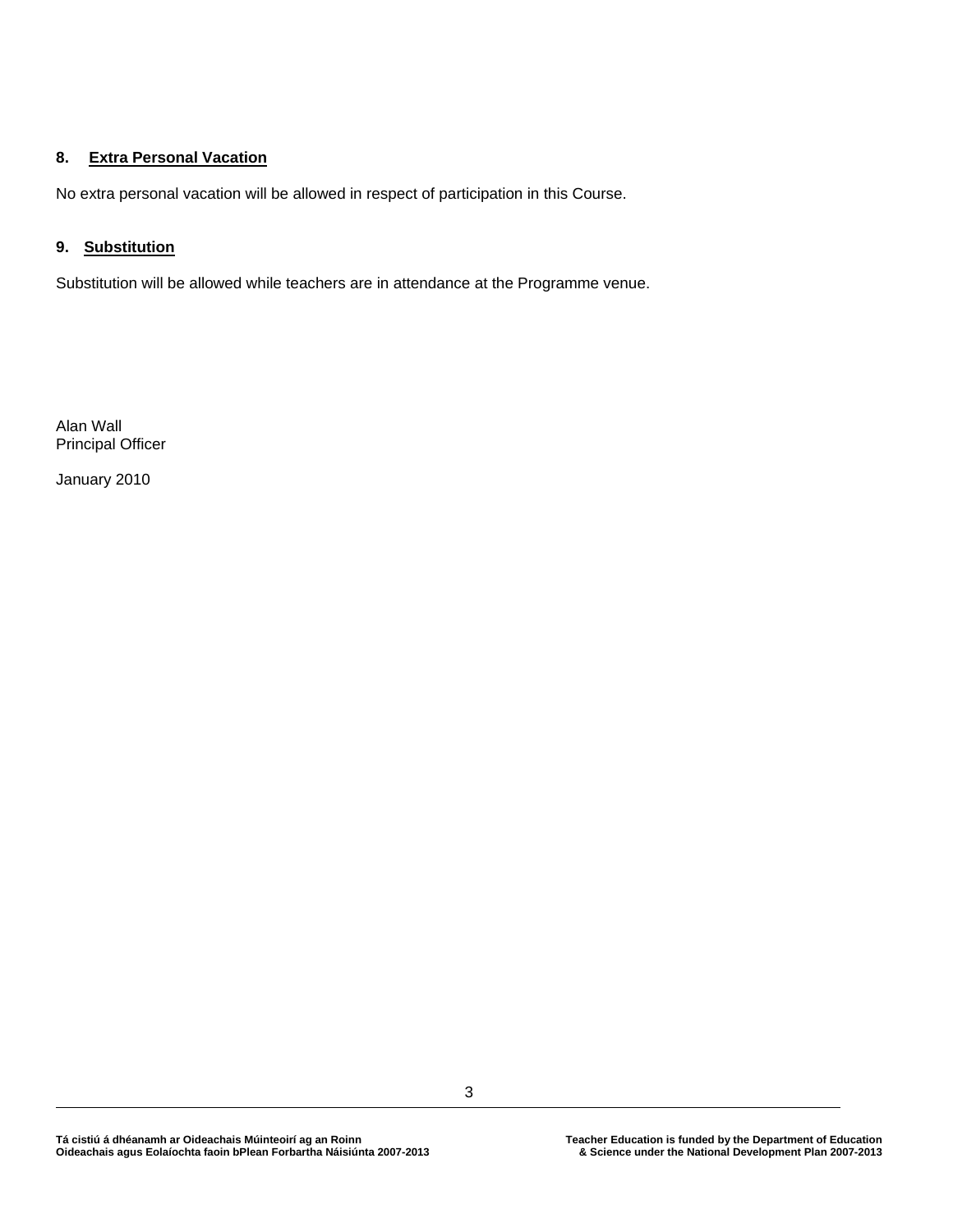# **Graduate Certificate in the Education of Pupils with Autistic Spectrum Disorders (ASDs) - 2010-2011**

# *Application form*

### Please complete and return to: **The Course Director, Special Education Department, St. Patrick's College, Drumcondra, Dublin 9 by 1 March 2010.**

**Phone: (01) 8842031; Fax: (01) 8842294. E-mail address: [SpEd.Dept@spd.dcu.ie](mailto:SpEd.Dept@spd.dcu.ie)**

# **1. Personal Details**

| <u> 1990 - Jan James James James James James James James James James James James James James James James James J</u> |  |  |
|----------------------------------------------------------------------------------------------------------------------|--|--|
|                                                                                                                      |  |  |
|                                                                                                                      |  |  |
|                                                                                                                      |  |  |
|                                                                                                                      |  |  |
|                                                                                                                      |  |  |
| Teacher Payroll No: _____________________________                                                                    |  |  |
|                                                                                                                      |  |  |

## **2. Registration Details (Per Teaching Council Registration Certificate or per letter of confirmation of registration from the Teaching Council)\***

Teacher Registration Number \_\_\_\_\_\_\_\_\_\_\_\_\_\_\_\_\_\_\_\_\_\_

Education Sector \_\_\_\_\_\_\_\_\_\_\_\_\_\_\_\_\_\_\_\_\_\_\_\_\_\_\_\_\_\_\_\_

\* A copy of the Teacher Registration Certificate or a letter of confirmation of registration as provided by the Teaching Council must accompany this form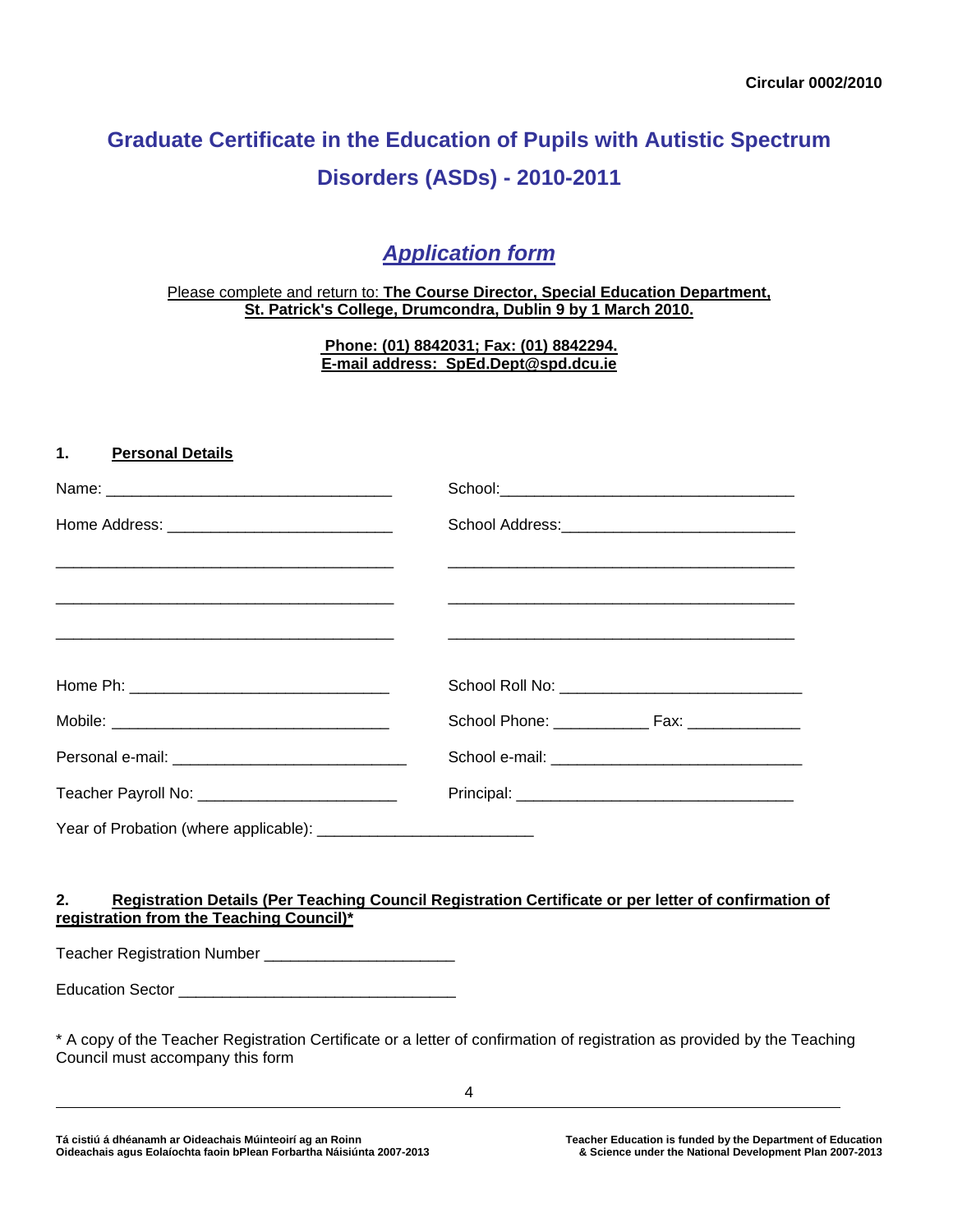## **3. Current Teaching Position**

**3 (a)** Please tick which of the following best describes your current Employment Status:

| Contract of Indefinite Duration (CID) |  |
|---------------------------------------|--|
| <b>Fixed Term Contract</b>            |  |
| Permanent                             |  |
| Other, please specify:                |  |

If employed in a Part Time capacity, for how many hours are you employed?\_\_\_\_\_\_\_\_

**3 (b)** Please tick which of the following best describes the teaching position you will hold in 2010/2011:

|   | Class Teacher in a Special School                                                              |                                  |
|---|------------------------------------------------------------------------------------------------|----------------------------------|
|   | Special Class (ASD) Teacher in a Special School                                                |                                  |
|   | Subject teacher in a Special school                                                            |                                  |
|   |                                                                                                |                                  |
| ٠ | Principal of a Special School                                                                  |                                  |
|   | Resource Teacher for pupils with Special Educational Needs in a Mainstream Primary School      |                                  |
|   | Learning Support Teacher in a Mainstream Primary school                                        |                                  |
|   |                                                                                                |                                  |
|   | Learning Support/Resource Teacher in a Mainstream Primary school                               |                                  |
|   | Special Class Teacher in a Mainstream Primary school                                           |                                  |
|   | Special Class (ASD) Teacher in a Mainstream Primary school                                     |                                  |
|   | Resource Teacher for pupils with Special Educational Needs in a Mainstream Post-Primary School | $\begin{array}{ccc} \end{array}$ |
|   | Learning Support Teacher in a Mainstream Post-Primary School                                   |                                  |
|   |                                                                                                |                                  |
|   | Learning Support/Resource Teacher in a Mainstream Post-Primary school                          |                                  |
|   | Special Class Teacher in a mainstream Post-Primary school                                      |                                  |
|   | Special Class (ASD) Teacher in a Mainstream Post-Primary School                                |                                  |
|   | Other                                                                                          |                                  |
|   | Please specify                                                                                 |                                  |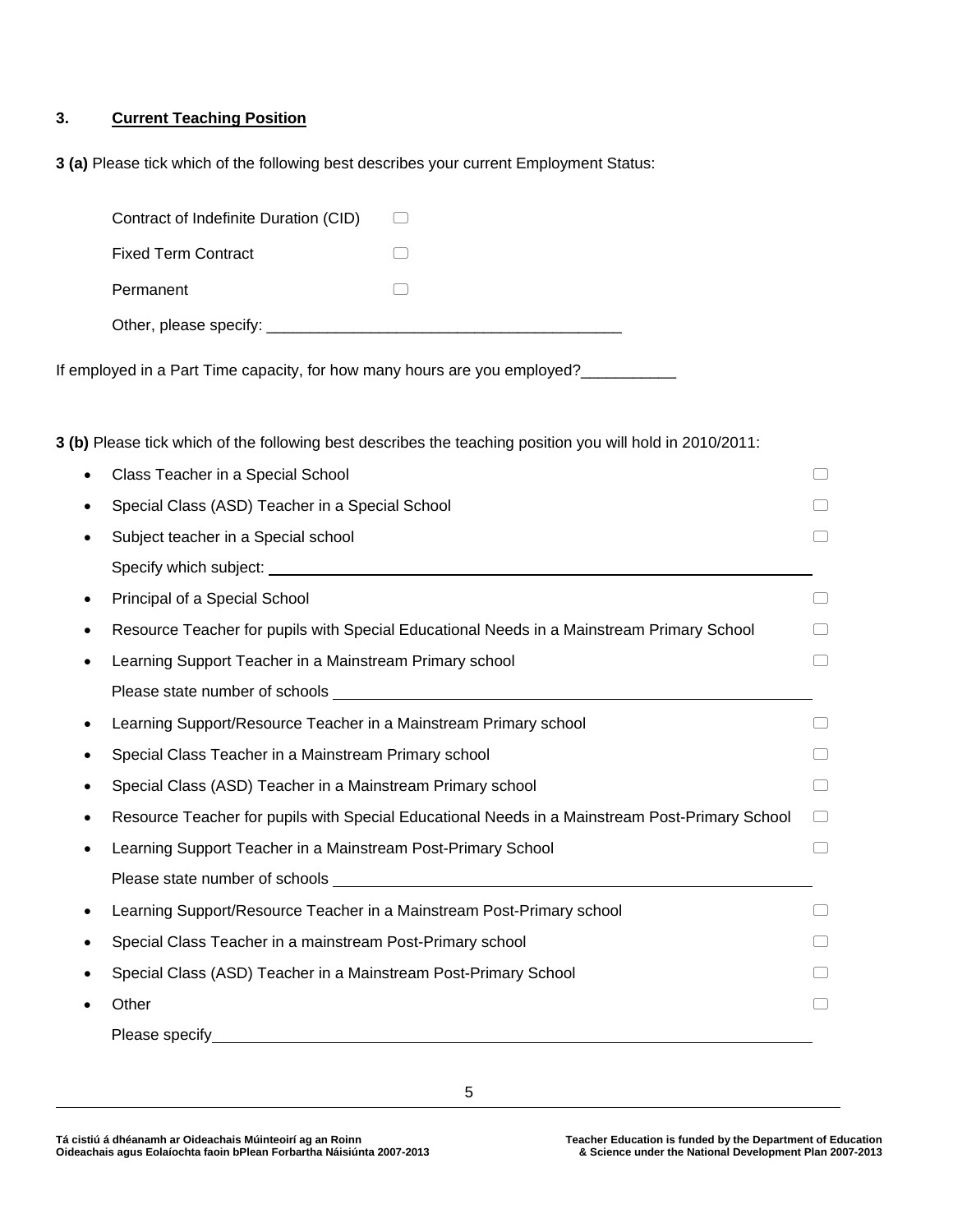#### **3 (c)** Please state:

|   | Your total number of years teaching:                                        |  |
|---|-----------------------------------------------------------------------------|--|
| ٠ | Number of years teaching pupils with<br><b>Autistic Spectrum Disorder</b>   |  |
|   | Number of years teaching in your<br>present school                          |  |
|   | When were you appointed to your present post                                |  |
|   | Date of establishment of this post                                          |  |
| ٠ | The number of pupils with SEN whom you are<br>currently teaching in school: |  |
| ٠ | The number of pupils with ASD whom you are<br>currently teaching in school  |  |

**3 (d)** Please give a brief description of the pupils (stating SEN category/ies) with whom you currently work:

**3 (e)** For mainstream Post-Primary teachers only:

- Please state number of learning support/resource hours you are allocated in total \_\_\_\_\_\_\_\_\_\_\_\_\_\_
- Please state number of hours which are spent supporting pupils with ASDs \_\_\_\_\_\_\_\_\_\_\_\_\_\_\_\_\_\_\_\_\_\_\_\_\_\_\_\_\_\_\_\_\_\_\_
- Please state subject(s) which you also teach

 $\mathcal{L}_\text{max}$  , and the contribution of the contribution of the contribution of the contribution of the contribution of the contribution of the contribution of the contribution of the contribution of the contribution of t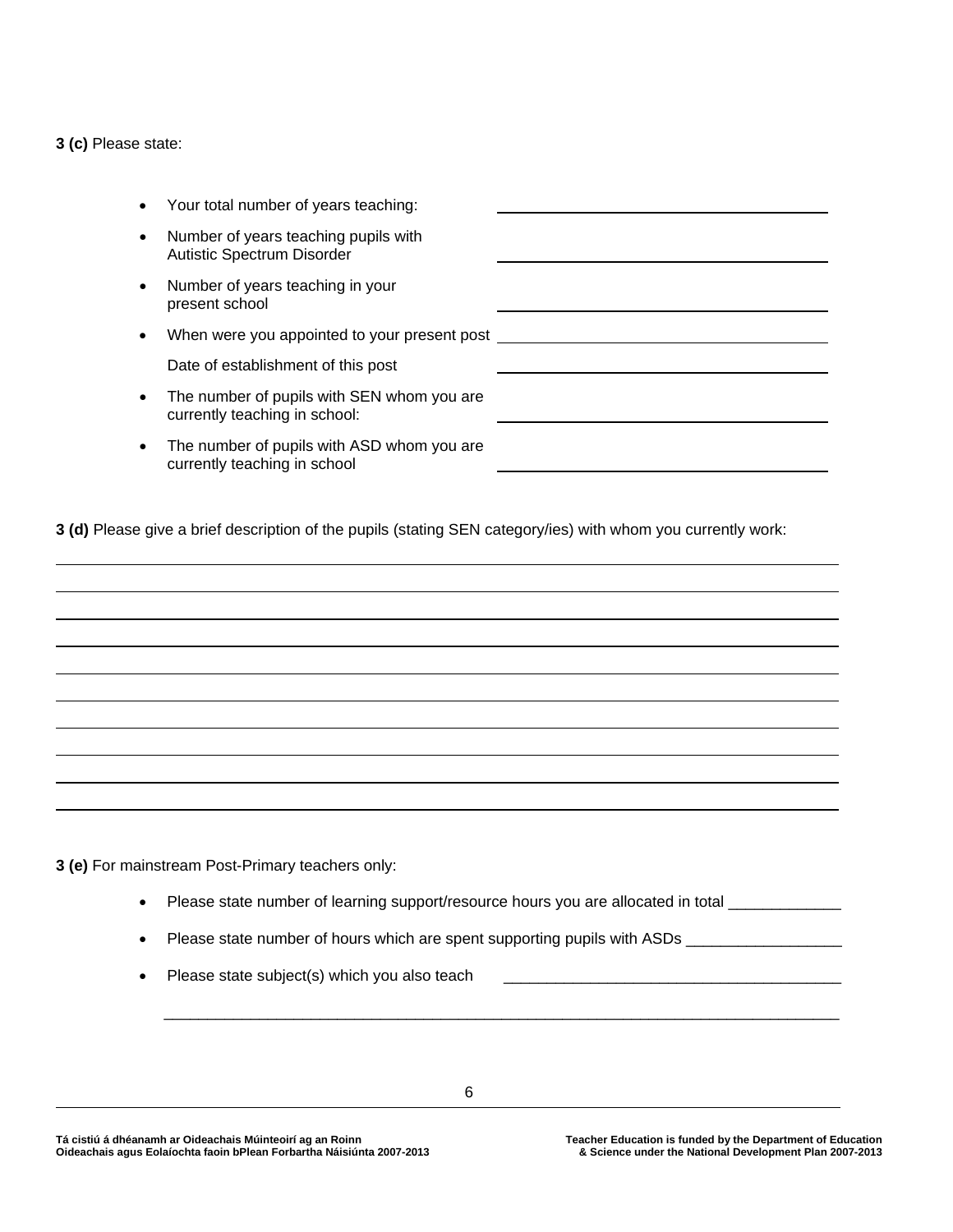### **4. Mainstream School only: Range of Support Services**

**4 (a)** Excluding your position, please specify the range of support services currently in your school (state number)

| Learning Support Teachers:            |  |
|---------------------------------------|--|
| Resource Teachers for pupils with SEN |  |
| Learning Support/Resource Teachers    |  |
| <b>Special Class Teachers</b>         |  |
| Other (please specify)                |  |
|                                       |  |

**4 (b)** Have you previously attended a course (short/Post-Graduate) pertaining to special education? Yes  $\Box$  No  $\Box$ 

| Topic | Date | Duration | Venue |
|-------|------|----------|-------|
|       |      |          |       |
|       |      |          |       |
|       |      |          |       |

# **5. Previous Teaching Experience**

**5 (a)** Number of years teaching mainstream classes:

Name and Address of School(s): Dates: Dates: **5 (b)** Prior to taking up your current teaching position, please state number of years in special schools/ special classes/ resource/ learning support teaching: Name and Address of School(s): Dates: (Please specify teaching role):

7

Tá cistiú á dhéanamh ar Oideachais Múinteoirí ag an Roinn **Inn achair agus Education is funded by the Department of Education**<br>2007-2013 A Science under the National Development Plan 2007-2013 **Oideachais agus Eolaíochta faoin bPlean Forbartha Náisiúnta 2007-2013 & Science under the National Development Plan 2007-2013**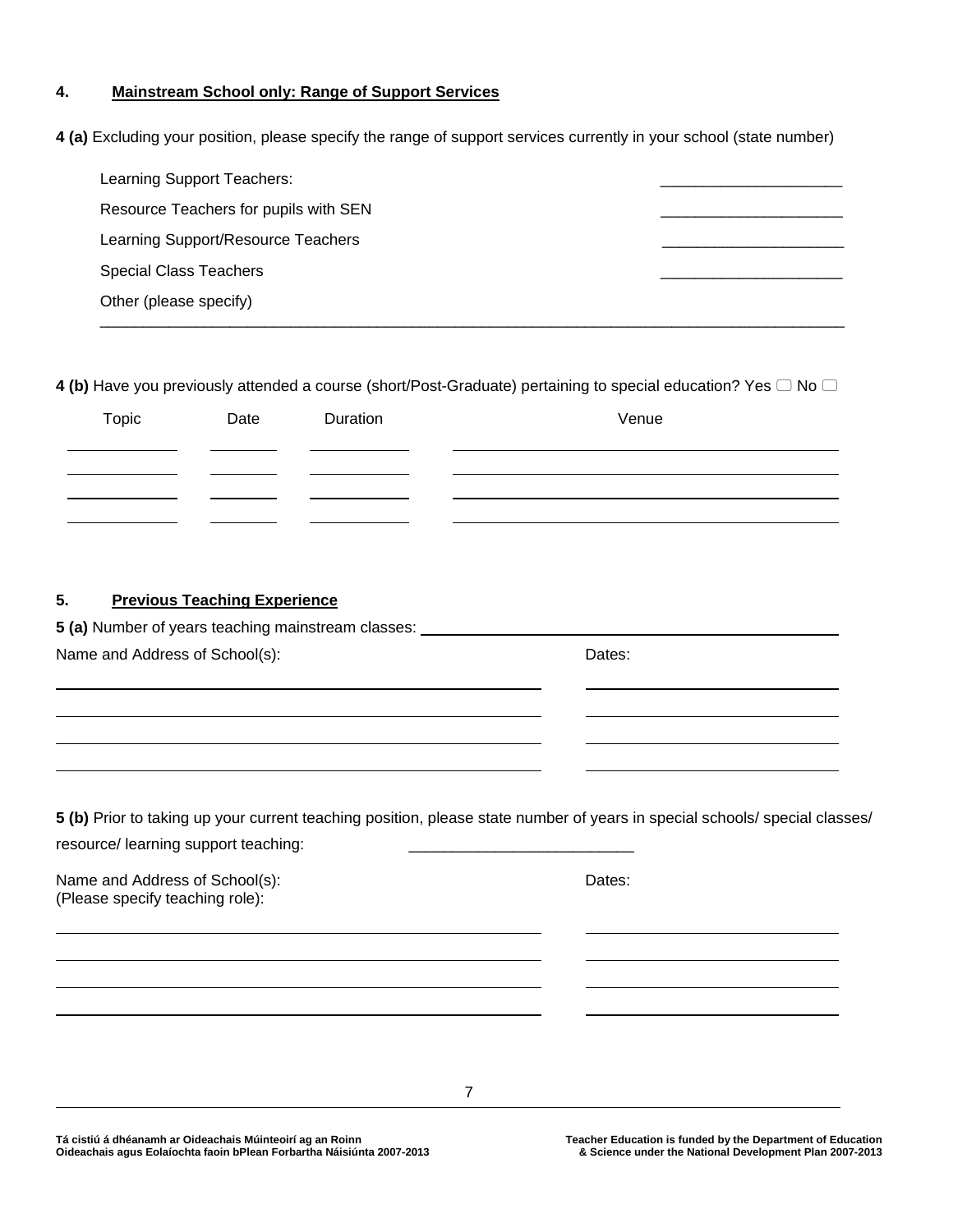### **6. Professional or other qualifications held**

| College,<br>University or<br>other awarding<br>body | Dates of<br>attendance and<br>whether full-time<br>or part-time | Degree or other<br>qualifications<br>obtained/to be<br>obtained | Grade /Class<br>(if any) | Subject(s) | Date of Award |
|-----------------------------------------------------|-----------------------------------------------------------------|-----------------------------------------------------------------|--------------------------|------------|---------------|
|                                                     |                                                                 |                                                                 |                          |            |               |
|                                                     |                                                                 |                                                                 |                          |            |               |

### **7. Additional Information**

**7 (a)** Have you previously applied for the Graduate Certificate in the Education of Pupils with ASD? Yes  $\Box$  No  $\Box$ If yes, what year did you apply?

**7 (b)** Please indicate your reason(s) for seeking a place on this in-service programme

**7 (c)** Any other information that you feel may help in assessing your application for this Programme

8

Tá cistiú á dhéanamh ar Oideachais Múinteoirí ag an Roinn **Téacher Education is funded by the Department of Education**<br>3007-2013 A Science under the National Development Plan **Oideachais agus Eolaíochta faoin bPlean Forbartha Náisiúnta 2007-2013 & Science under the National Development Plan 2007-2013**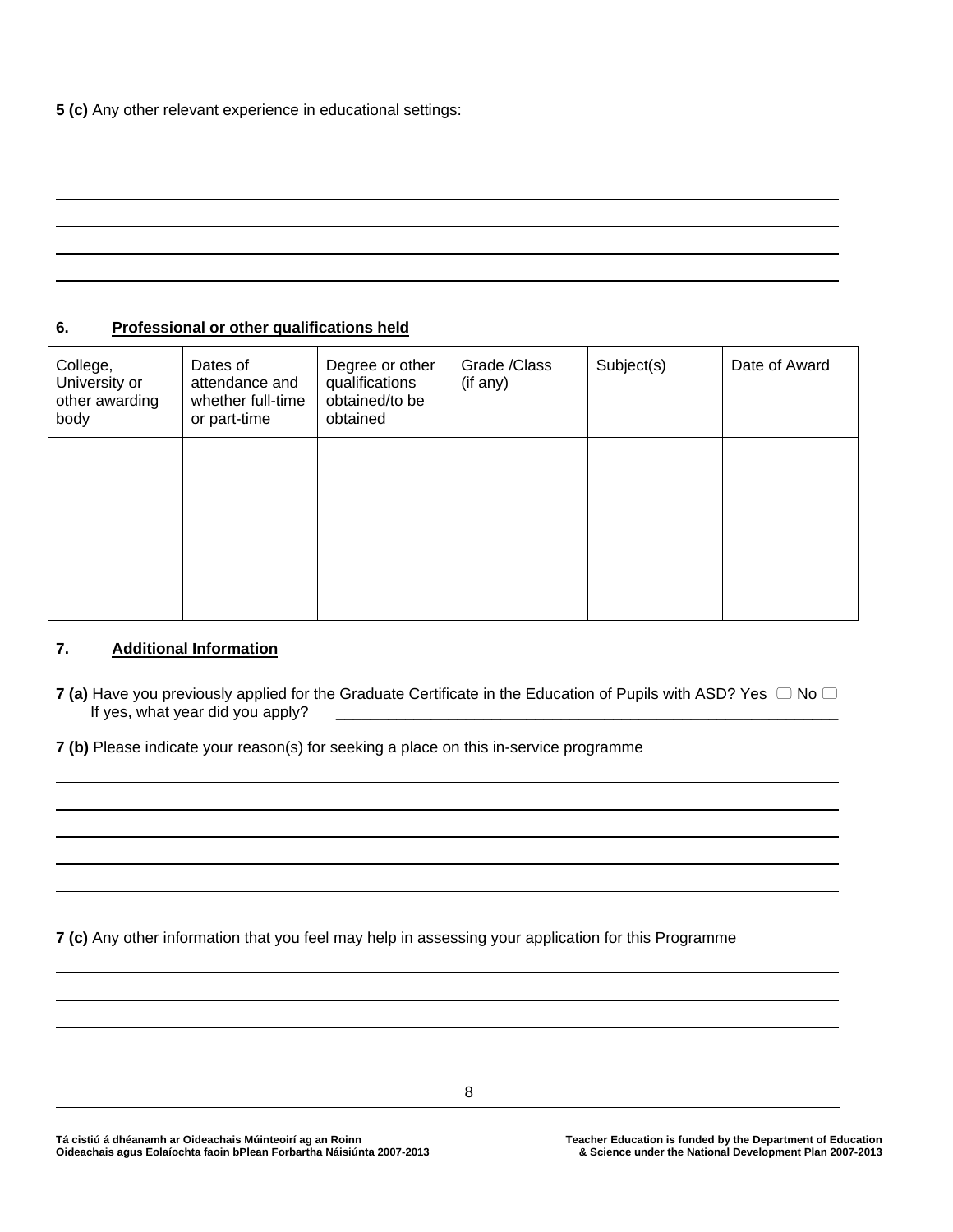| 7 (d) Please indicate your ICT skills: |                                                                                        |                           |
|----------------------------------------|----------------------------------------------------------------------------------------|---------------------------|
| Beginner <sup>1</sup>                  | Competent $\Box$                                                                       | Advanced <sup>1</sup>     |
|                                        | Any other information relevant to your ICT skills:                                     |                           |
|                                        |                                                                                        |                           |
|                                        |                                                                                        |                           |
|                                        |                                                                                        |                           |
| 8.                                     | Name, address and roll numbers of all the schools in which you teach, where applicable |                           |
| <b>School Name</b>                     | <b>School Address</b>                                                                  | <b>School Roll Number</b> |
|                                        |                                                                                        |                           |
|                                        |                                                                                        |                           |
|                                        |                                                                                        |                           |
|                                        |                                                                                        |                           |
|                                        |                                                                                        |                           |
|                                        |                                                                                        |                           |
|                                        |                                                                                        |                           |
|                                        |                                                                                        |                           |
| 9.                                     | To be completed by Applicant                                                           |                           |

I have read the description of the in-service programme as set out in Circular 0002/2010 and I agree to attend, in full, the Course for which I am making application and to fulfil the necessary conditions of such participation.

**SIGNED:** <u>Date:</u> Date: <u>Date: Date: Date: Date: Date: Date: Date: Date: Date: Date: Date: Date: Date: Date: Date: Date: Date: Date: Date: Date: Date: Date: Date: Date: Date: Date: Date: Date: Date: Date: Date: Date: Date:</u>

9